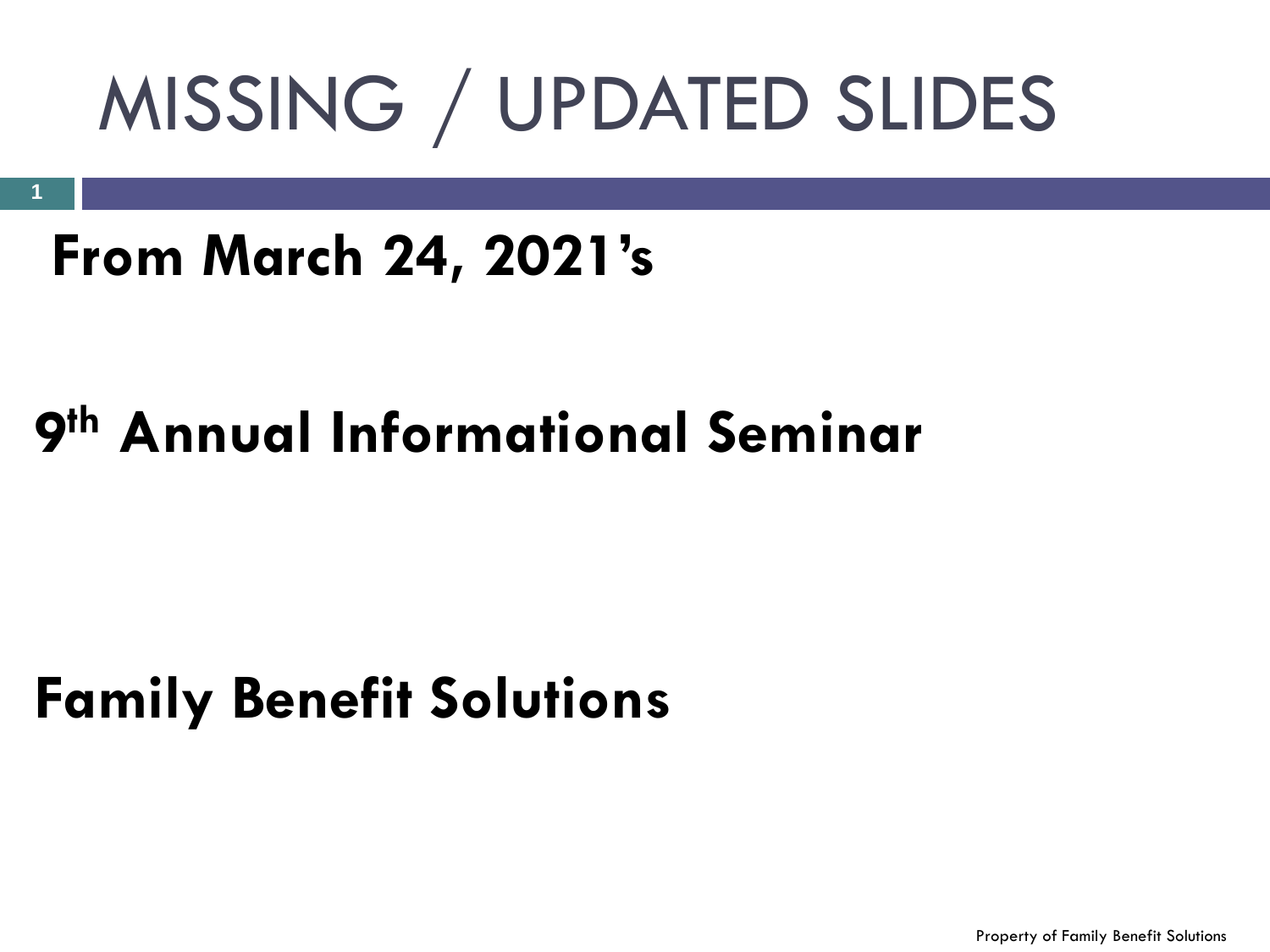## MMAI – Medicare-Medicaid Alignment Intiative

The Illinois Medicare-Medicaid Alignment Initiative (MMAI) is a managed care program for individuals that are eligible for both Medicaid and Medicare (referred to as "dual eligibles").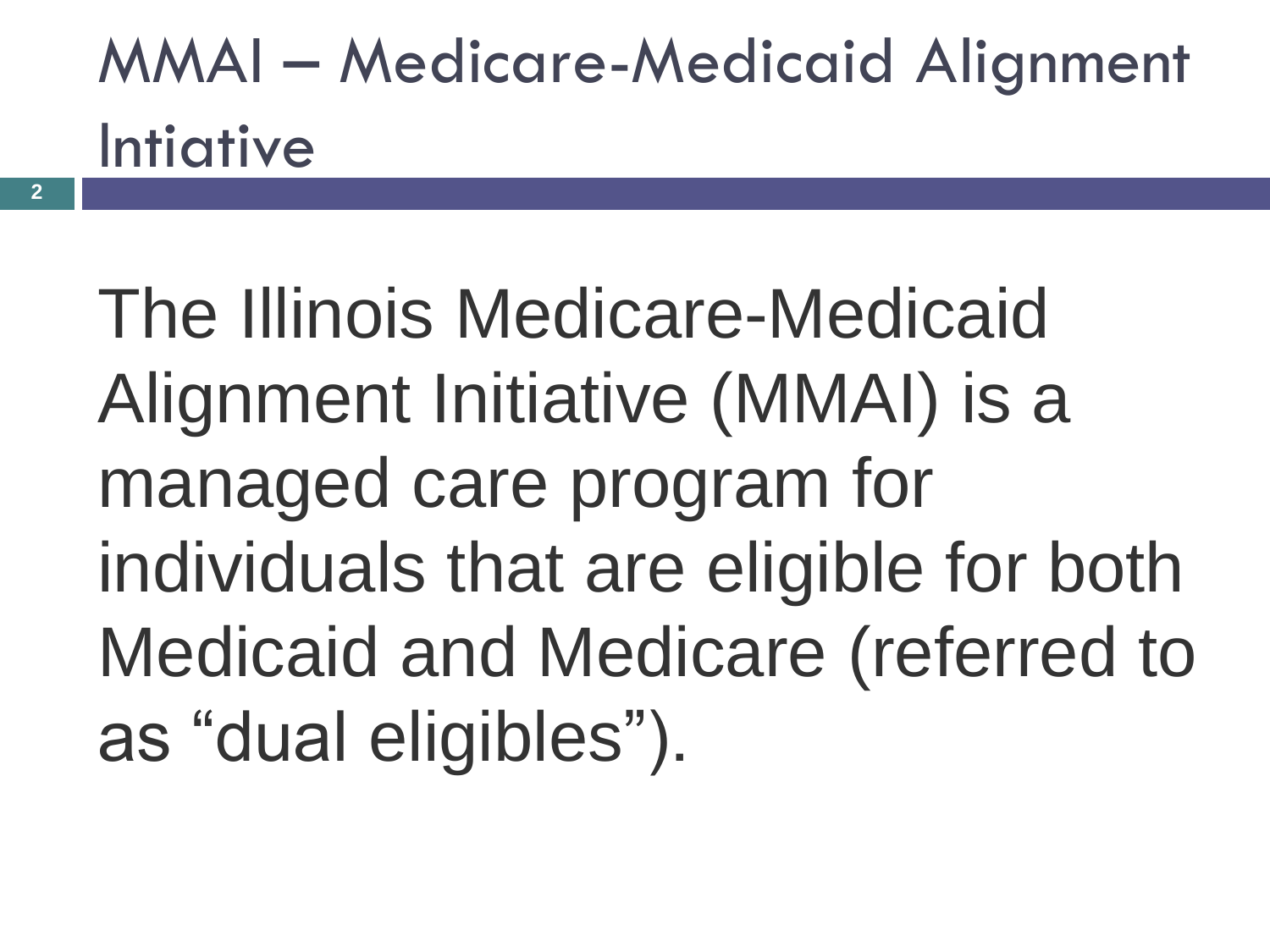## MMAI

MMAI allows eligible beneficiaries in Illinois to receive their Medicare Parts A and B benefits, Medicare Part D benefits, and Medicaid benefits from a single Medicare-Medicaid Plan, also known as a MMAI plan.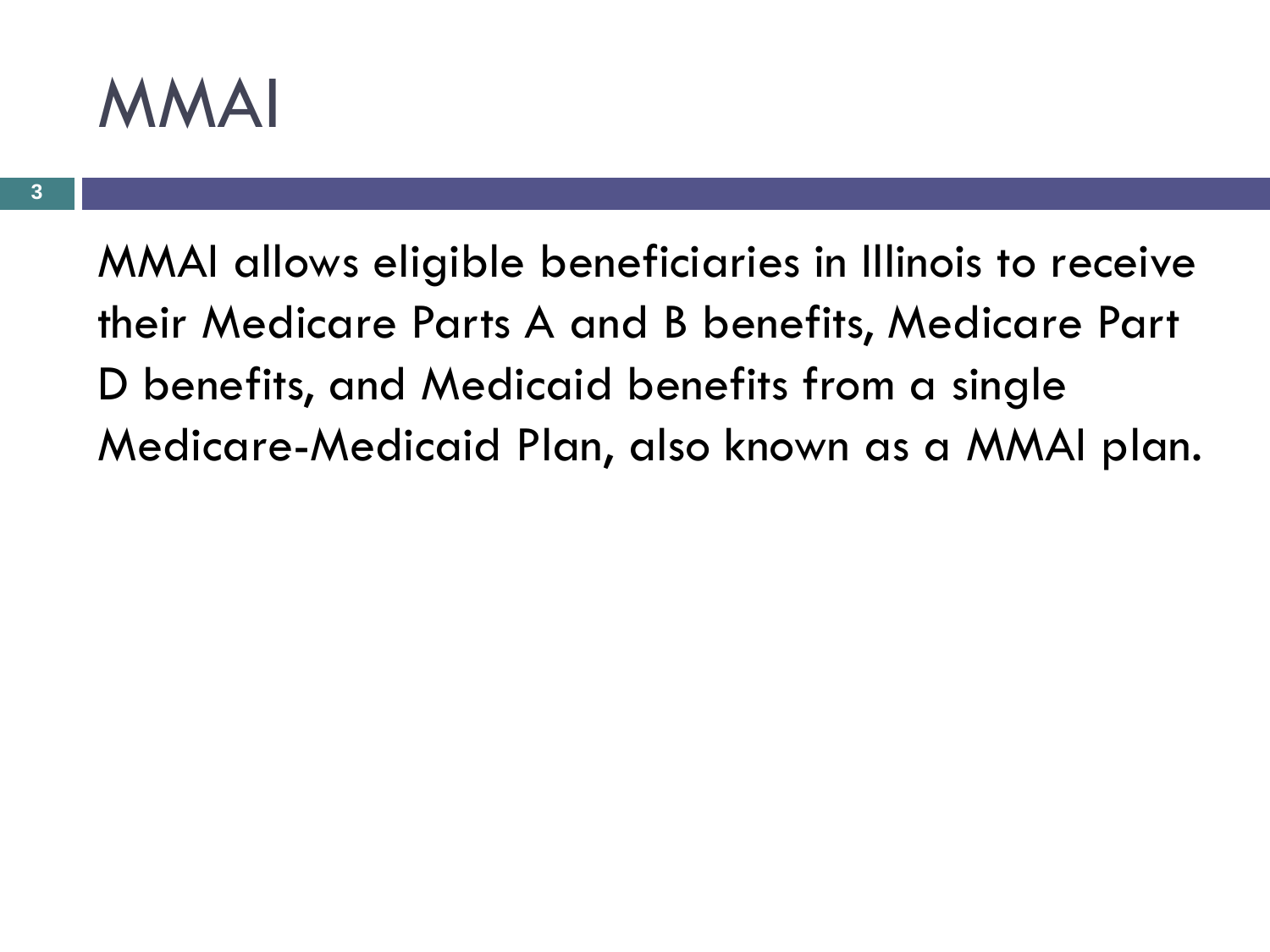## MMAI Continued

**4**

MMAI combines both medical care and nonmedical "home and community-based services" into a single program.

Therefore, traditional health care services such as hospital care, prescriptions, behavioral health and mental health are combined with nonmedical supports such as adult day care, personal emergency response systems, personal care assistance, homemaker and chore services.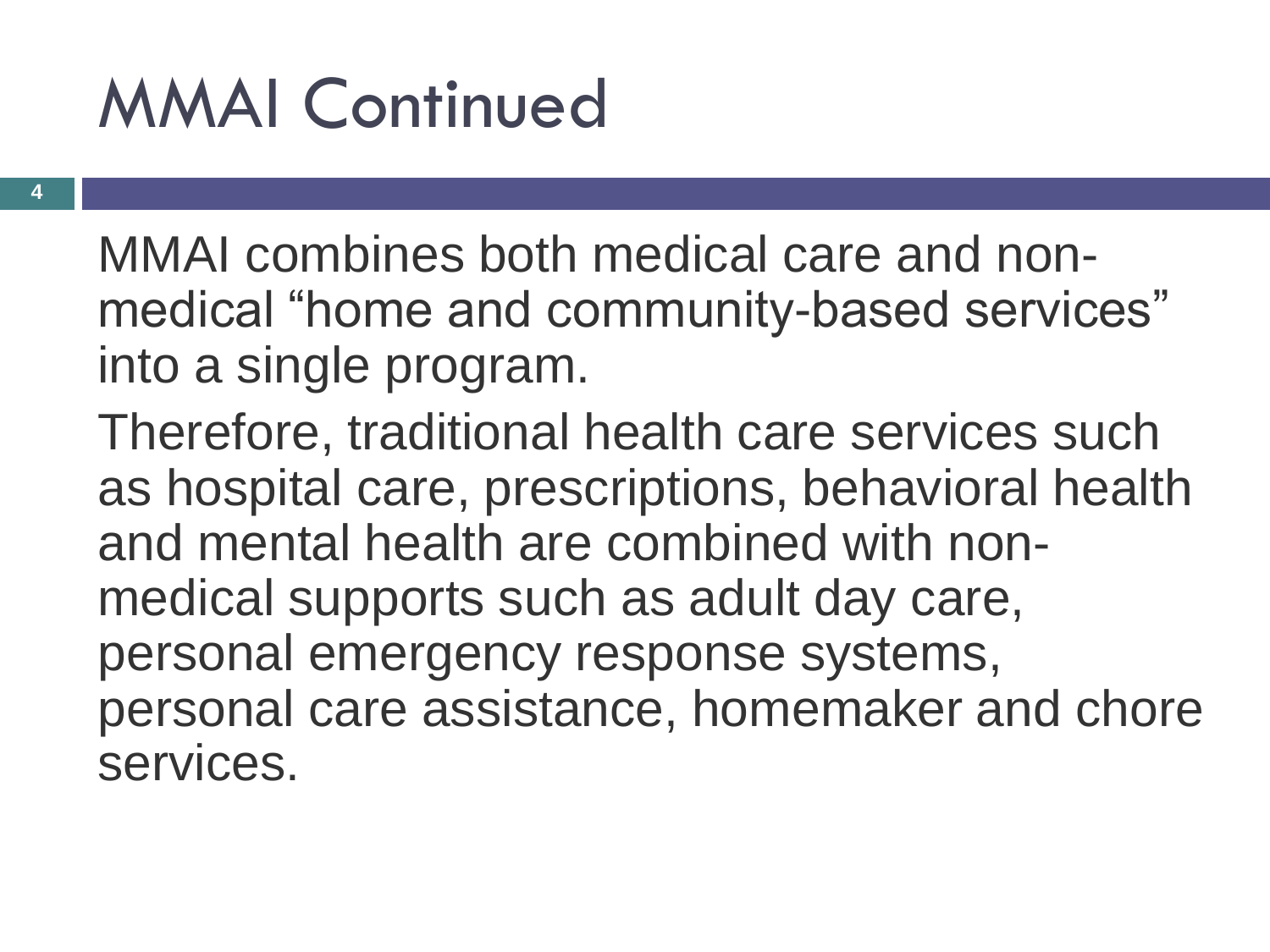## More MMAI

You will be assigned a case manager. TODAY, this is optional but you HAVE TO OPT OUT

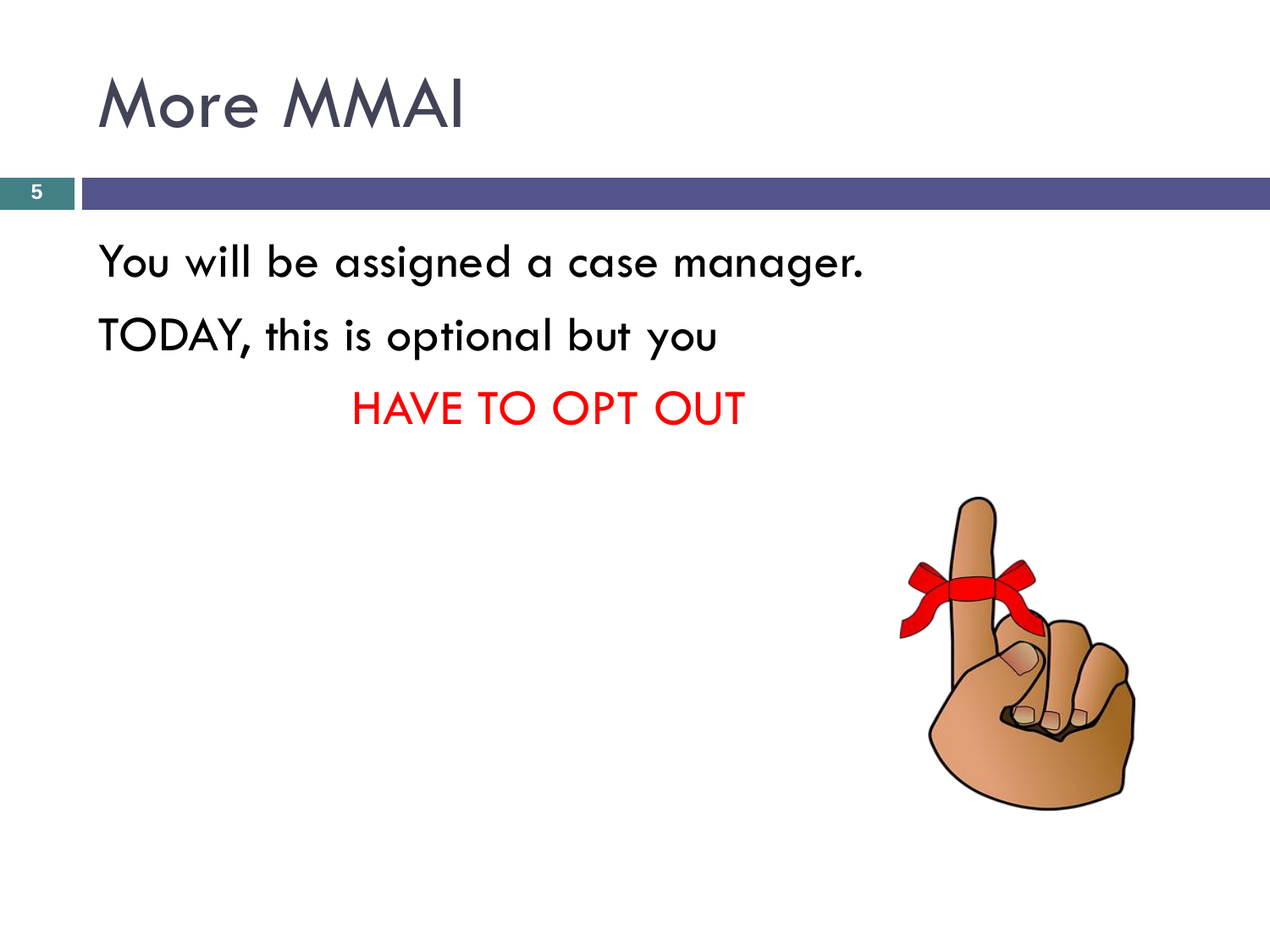## NEW CATEGORY

- $\Box$  Now, thanks to the ACA and IL [Public Act 98-104 \(pdf\)](http://www2.illinois.gov/hfs/SiteCollectionDocuments/098-0104.pdf), more adults are eligible for Medicaid in Illinois and the public is able to apply for Medicaid through a new, online application called the Application for Benefits Eligibility (ABE).
- $\Box$  Beginning January 1, 2014, all Illinois residents between 19 and 64 years of age, who are U.S. citizens or who have legal status, and who have monthly income less than (2020) \$1,467 for an individual are eligible for Medicaid through the new "ACA Adult" category.

-> 2021 for 1 person \$ 1481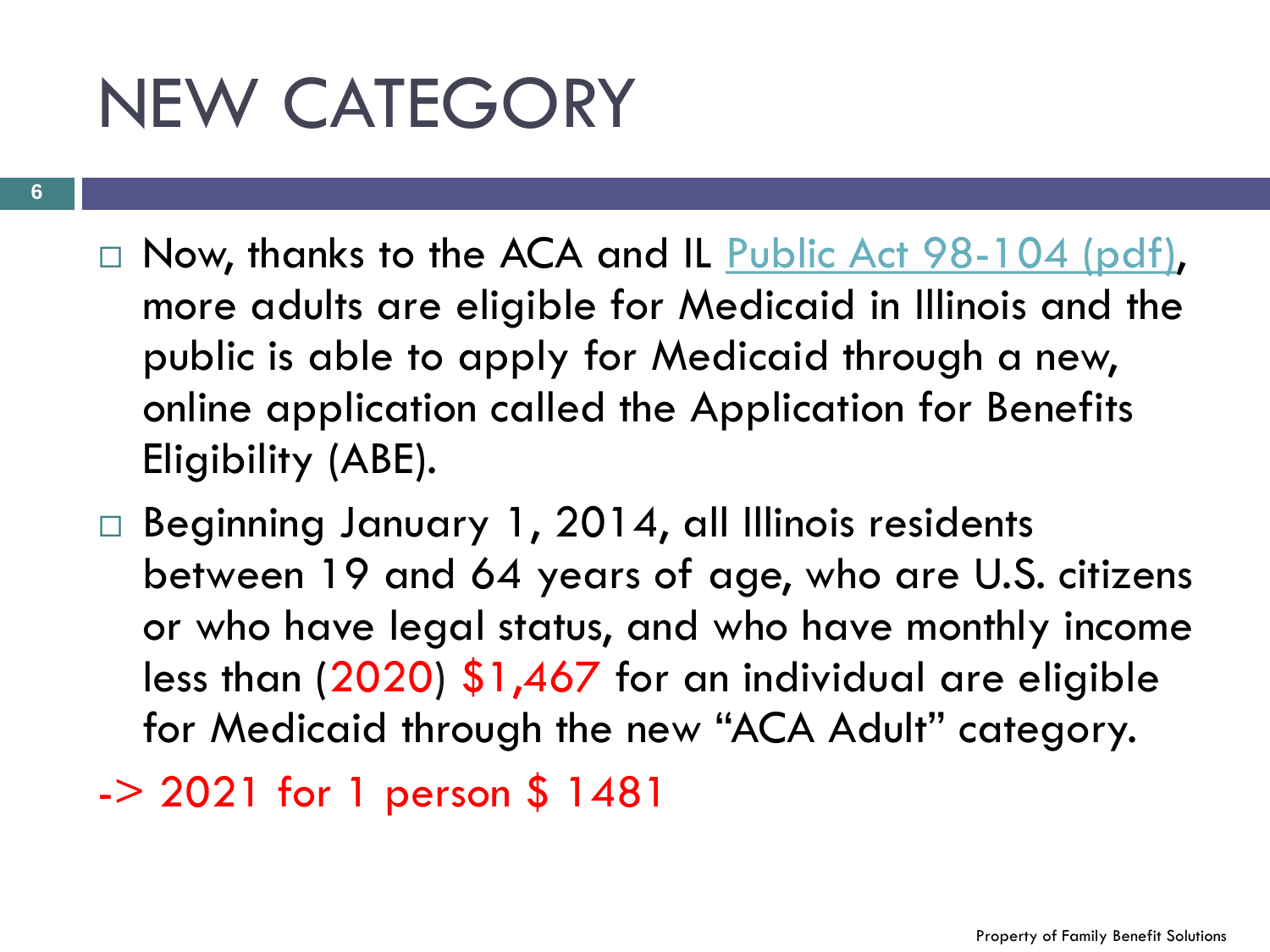# Illinois Medicaid

#### **INCOME –**

- **For all categories- (ACA has their own)**
- ➢ **Community**
	- ◼**If over allowable standard, monthly deductible "spend-down" :2020=(\$1063 + \$25 = \$ 1088) 2021= \$ 1073 + \$25= \$ 1098**
	- Long Term Care

◼ **Resident can keep \$60 monthly**

- Resident can pay for Medicare and other health **insurance**
- ◼**If single, balance of income to facility**
- ◼**If married, adhere to spousal rules**